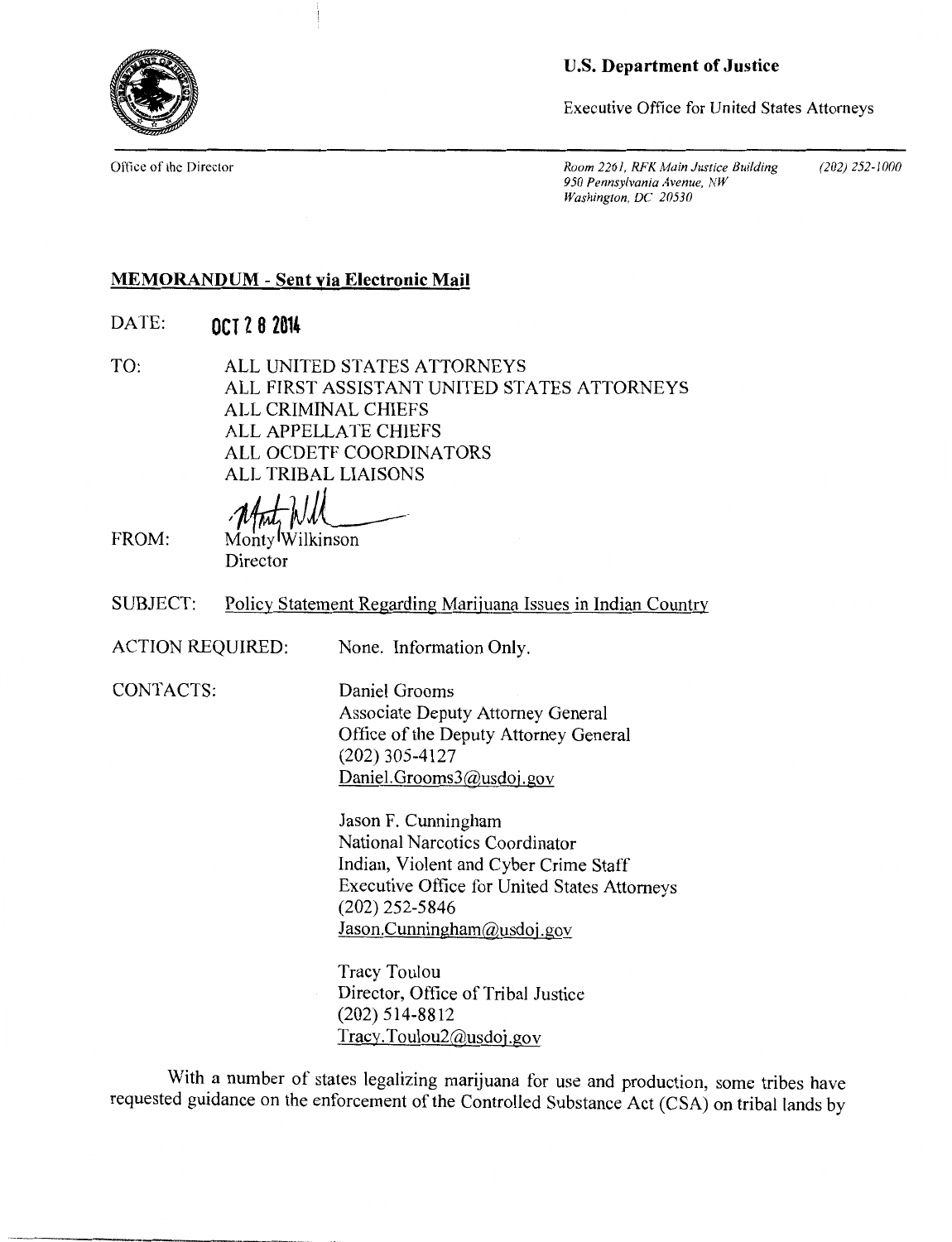the United States Attorneys' offices. With these requests in mind, the Attorney General's Native American Issues Subcommittee has reviewed the Memorandum from the Deputy Attorney General, dated August 29, 2013, regarding marijuana enforcement ("Cole Memorandum") and considered its impact on Indian Country.

The Cole Memorandum provides guidance to United States Attorneys on the proper prioritization of marijuana enforcement in their districts given the number of states that have moved to legalize marijuana for medicinal, agricultural, or recreational use. Specifically, the Cole Memorandum lists eight federal law enforcement priorities where the Department will focus its limited investigative and prosecutorial resources in all states. These eight priorities are as follows:

- Preventing the distribution of marijuana to minors;
- Preventing revenue from the sale of marijuana from going to criminal enterprises, gangs, and cartels;
- Preventing the diversion of marijuana from states where it is legal under state law in some form to other states;
- Preventing state-authorized marijuana activity from being used as cover or pretext for the trafficking of other illegal drugs or illegal activity;
- Preventing violence and the use of firearms in the cultivation and distribution of marijuana;
- Preventing drugged driving and the exacerbation of other adverse public health consequences associated with marijuana use;
- Preventing the growing of marijuana on public lands and the attendant public safety and environmental dangers posed by marijuana production on public lands; and
- Preventing marijuana possession or use on federal property.

The Cole memorandum contains the additional directive that "nothing herein precludes investigation or prosecution, even in the absence of any one of the factors . . . , in particular circumstances where the investigation and prosecution otherwise serve an important federal interest."

Indian Country includes numerous reservations and tribal lands with diverse sovereign governments, many of which traverse state borders and federal districts. Given this, the United States Attorneys recognize that effective federal law enforcement in Indian Country, including marijuana enforcement, requires consultation with our tribal partners in the districts and flexibility to confront the particular, yet sometimes divergent, public safety issues that can exist on any single reservation.

Nothing in the Cole Memorandum alters the authority or jurisdiction of the United States to enforce federal law in Indian Country. Each United States Attorney must assess all of the threats present in his or her district, including those in Indian Country, and focus enforcement efforts based on that district-specific assessment. The eight priorities in the Cole Memorandum will guide United States Attorneys' marijuana enforcement efforts in Indian Country, including in the event that sovereign Indian Nations seek to legalize the cultivation or use of marijuana in Indian Country. Consistent with the Attorney General's 2010 Indian Country Initiative, in